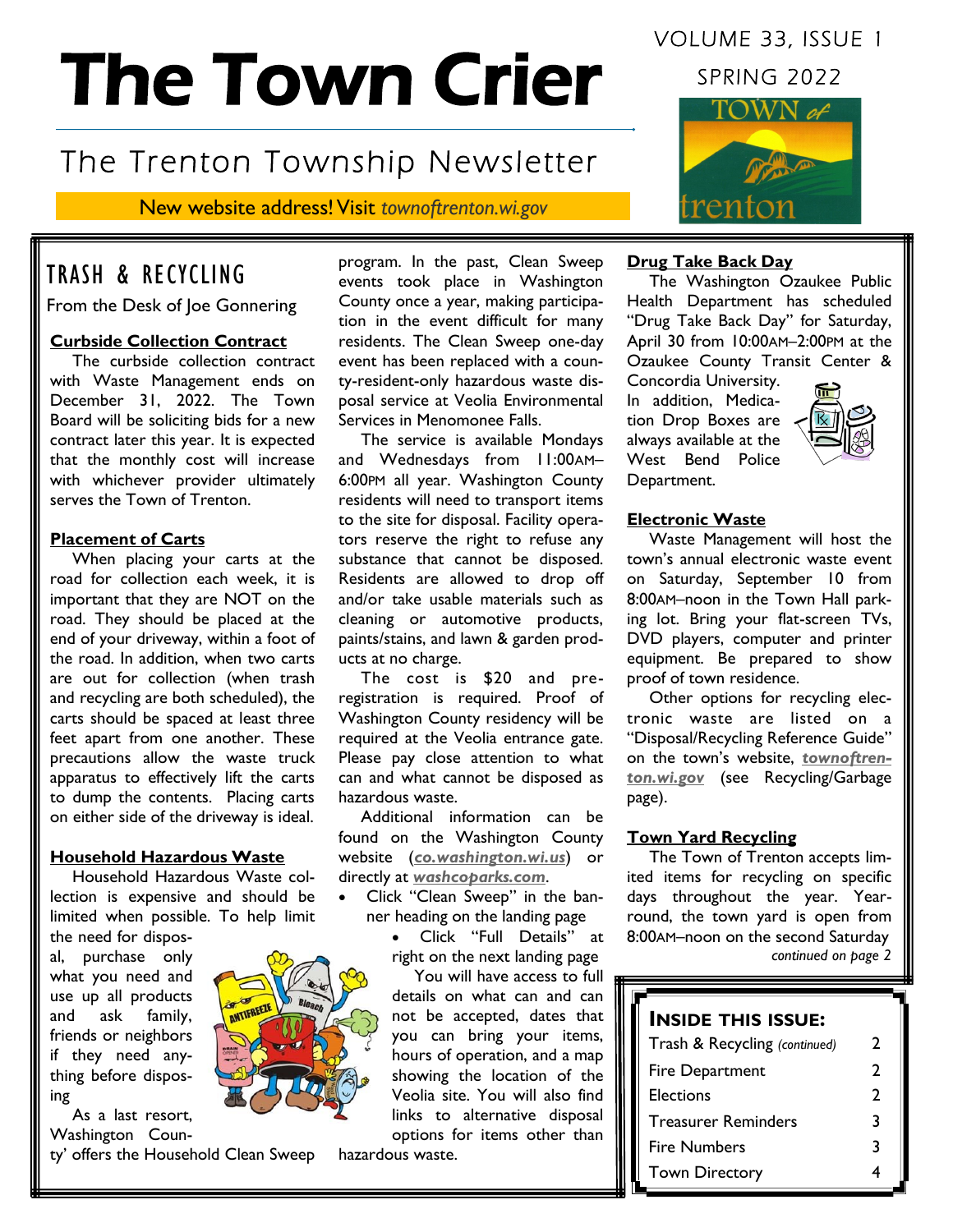*Continued from page 1*

of each month. March through October, the yard is also open from 4:00–8:00PM on the fourth Thursday. The following items are accepted:

- ✓ Batteries
- ✓ Waste oil
- Scrap metal (excluding anything containing freon)
- Brush (NO grass clippings or leaves)

**Town Hall Yard Hours Second Saturday of each month 8:00AM—Noon**

**Fourth Thursday of each month (March through October) 4:00—8:00PM**

# FIRE DEPARTMENT

We hope everyone had a wonderful and safe holiday season.

Our annual Newburg Fireman's Picnic will be held this year on June 3<sup>rd</sup> through June 5<sup>th</sup>. Last year our picnic was a success thanks to all of you. This year we hope you will join us for another successful picnic. We have great bands performing each night—The Toys: Revisited and The Toys on Friday, Madison County on Saturday, and Whiskey Throttle and Big Bass Trio on Sunday. On Saturday afternoon we have a bag toss tournament and a miniature bowling tournament. We end our picnic Sunday starting with a huge

parade at noon. All weekend long we will have our food stand open and carnival rides for all to enjoy. Visit our picnic webpage for more details and registration forms at *newburgfirerescue.com/picnic.* 

Along with our picnic, we have raffle tickets for sale. See one of

our mem-RAFFLE bers to purchase or contact us by email or

Facebook. Raffle tickets this year are one for \$5, three for \$10, and seven for \$20. This year we have a  $1^{st}$  prize of \$1,000, along with more cash prizes and other great items from our wonderful donors.

We could also use your

help during the picnic. If you or anyone you know would like to volunteer, please contact us. We generally have shifts of four hours in the tent (tending bar) or in the food stand (making or serving food). If you are able to volunteer, please call 262.675.6262, email *mail@newburgfirerescue.com*, or message us on our Facebook page.

As always, we are accepting applications for volunteer EMTs and firefighters. Visit our website to download an application or visit us on a Monday night after 6:00PM at the fire department.

Stay Safe,

Bryan Fechter Vice President/Captain Newburg Fire Department

### ELECTIONS

#### **Redistricting**

The State of Wisconsin recently performed a "redistricting" based on the results of the 2020 Census. You may have noticed that your ward changed, or that your County Supervisor or another representative changed. You can always find your current representatives listed at *MyVote.WI.gov.* Please note that the redistricting process is not yet final with respect to certain representatives.

#### **Absentee Voting Rules**

New rules restricting the method of returning absentee ballots were put in place for the April 5 Spring Election. Specifically, a voter must return his or her own ballot by mail or in person. A voter CANNOT return another person's ballot. In addition, the use of the convenient drop box at the Town hall is not allowed as of this writing.

Be sure to follow the instructions enclosed with your absentee ballot. Failure to follow the instructions could lead to your ballot being rejected. The main reasons absentee ballots

- are rejected include: ✓ Witness not supplying his or her address on the ballot certificate envelope
- ✓ Witness failing to sign the ballot certificate envelope
- $\checkmark$  Voter failing to sign the ballot certificate envelope
- $\checkmark$  Ballot returned by a person other than the voter or placed in the drop box

If the Clerk finds any of these issues, your ballot will be returned to you so that you can attempt to satisfy the requirements before election day. Sometimes there is not enough time to accomplish this, so it is CRITICAL to read, understand and follow the instructions included in

the packet containing your ballot.

Applying for an Absentee ballot is easy at *MyVote.WI.gov* or by submitting a paper Form EL-121,

> Application for Absentee Ballot to the Town Clerk. You can request a ballot for a calendar year or a specific election. Voters who are indefinitely confined due to

"age, illness, infirmity or disability" may request a ballot for all future elections until no longer confined, or fail to return a ballot. *Note that falsely claiming to be indefinitely confined in order to obtain an absentee ballot may result in a fine of up to \$1,000 and up to six months in prison.*

#### **August Partisan Primary**

The Fall Partisan Primary election will take place on August 9. A Partisan Primary is an election where voters can vote for candidates in ONE PARTY ONLY. Voters select a candidate to be a political party's nominee for a given office in the corresponding general election (in this case, November 8).

If you choose a candidate in both the Democrat and Republican Parties, your ballot will be rejected, unless you also choose the party at the top of the ballot. The optical scan machine will then count those votes and ignore any votes in the other parties. Occasionally, voters fill in the corresponding circle for a particular party but fail to choose the candidates for each office within that party. It is important to choose candidates for each office that you want to have represent the party for the general election.

Be an informed voter by reviewing the sample ballot before each election, available at the Town Hall or online at *MyVote.WI.gov.*

Please contact the Town Clerk or the Wisconsin Elections Commission for additional information.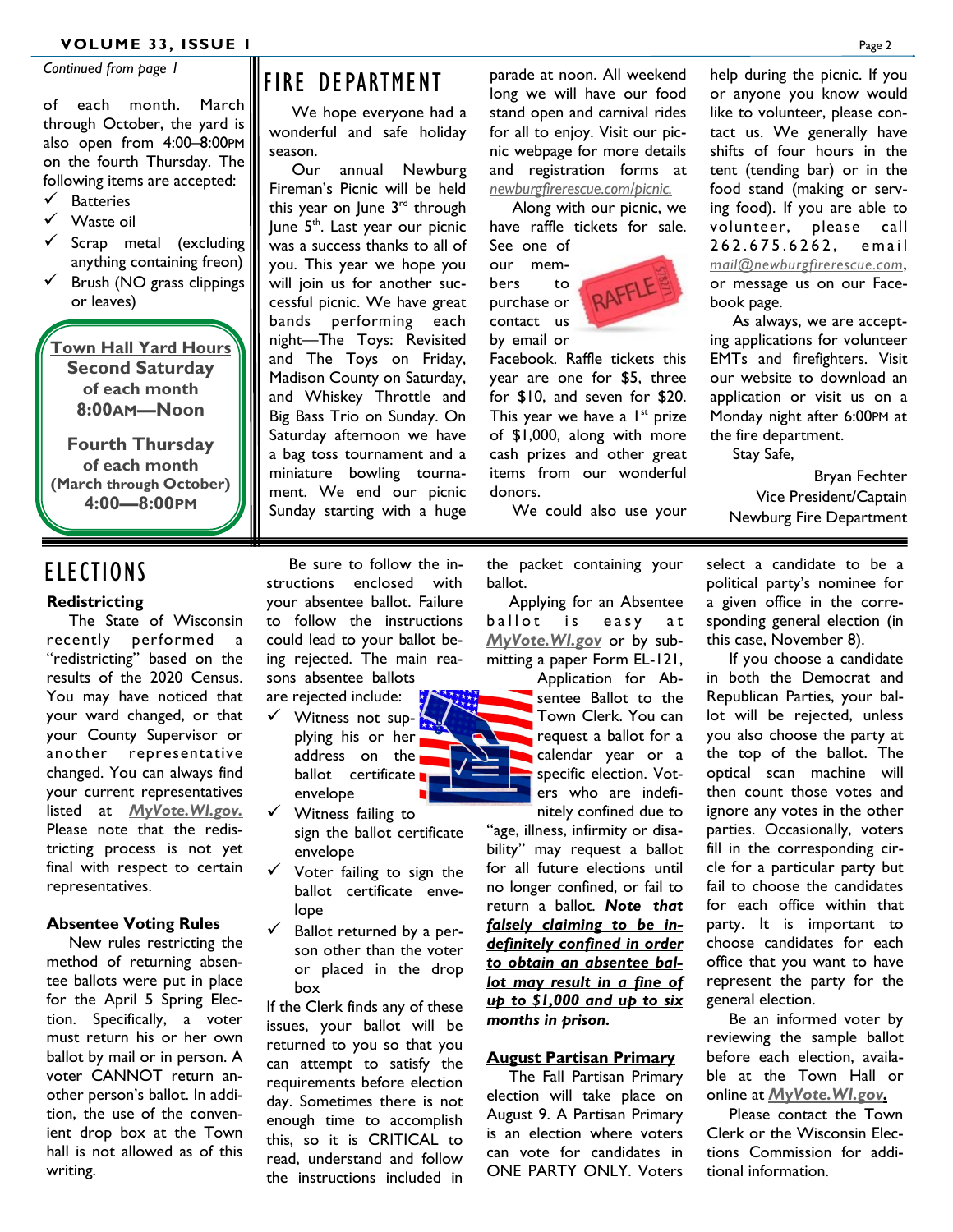# TREASURER REMINDERS

#### **Dog Licenses**

Dog licenses are required for dogs five months and older. License fees are \$12 for dogs who are not spayed or neutered and \$7 for dogs who are spayed or neutered. Dogs acquired mid-year can be licensed for half the regular fee. Failure to have a valid dog license could result in a citation of up to \$200.

Dog licenses are valid each year from January  $1<sup>st</sup>$  to December 31<sup>st</sup>, regardless of when the license is purchased. Even though applica-



tions are due April 1<sup>st</sup>, be aware that your dog is technically not holding a valid license if you apply after January I<sup>st</sup>. Applications submitted after April 1 are subject to a \$5 late fee. Proof of rabies vaccination must be included with the dog license application.

If you own more than three dogs, a **multiple** dog license is required. The approval process for this application takes additional time and includes a public hearing, a background check and an inspection of the property.

#### **Property Tax Payments**

Property tax first installments were due January 31st. Second installments are due  $|$ uly  $31<sup>st</sup>$  and must be paid to Washington County. Note that late payments will result in late payment penalties and interest.

If you misplaced your property tax bill or receipt, you can find it online. Washington County Land Records is a comprehensive web portal with information on your property, including:

- Tax Bills & Receipts
- Property Assessments
- Sales History
- POWTS (Private Onsite Wastewater Treatment System) information

Visit *townoftrenton.wi.gov* (Property Taxes page) to find a link to this portal. If you don't have internet access, please contact Town Treasurer Nicole Cozzuli-Meer at 262.675.6009 x103 for assistance.

## FIRE NUMBERS

Town ordinances require each residence to have an address sign and anyone in violation will receive a citation. The fire department recommends use of the highly visible flag-style address signs, which are available for

purchase through the Town of Trenton. Although the old tile signs do not violate current town ordinances, the flag-style signs are required when a sign must be replaced.

Currently, the cost to residents for the **sign, post and installation** is \$55 (the cost to the town is \$100). Recently, the Town Board approved a \$20 increase to this price. If you're interested in ordering an address sign at the current cost of \$55, your order and payment must be submitted by June 30<sup>th</sup>. Beginning July 1<sup>st</sup>, the cost will be \$75.

An order form is available below or maybe found on the Building Permits page of *townoftrenton.wi.gov* to print one. Mail it or drop it off at the Town Hall along with a check made payable to "Town of Trenton." Please allow 6–12 weeks for installation.

| <b>Town of Trenton</b><br><b>Fire Number</b><br><b>Order Form</b> |  | <b>House</b><br>Number: | <b>TOWN OF TRENTON</b>         |             | Make check payable to<br><b>Town of Trenton</b><br><b>PO Box 259</b><br>Newburg, WI 53060 |
|-------------------------------------------------------------------|--|-------------------------|--------------------------------|-------------|-------------------------------------------------------------------------------------------|
| Date                                                              |  | $\prime$                |                                |             | <b>COST: \$55.00</b> IF RECEIVED BY JUNE 30, 2022                                         |
| Phone                                                             |  |                         | \$75.00 BEGINNING JULY 1, 2022 |             |                                                                                           |
| Name                                                              |  |                         |                                |             |                                                                                           |
| Trenton Address                                                   |  |                         |                                |             |                                                                                           |
| <b>Current Address</b><br>(if different)                          |  |                         |                                |             |                                                                                           |
| New Construction? $\Box$ Yes $\Box$ No                            |  |                         |                                |             |                                                                                           |
| <b>OFFICE USE ONLY</b>                                            |  |                         | DATE PAID:                     |             |                                                                                           |
| PAID BY:                                                          |  |                         |                                | $\Box$ CASH | $\Box$ CHECK #                                                                            |
| <b>ORDER DATE:</b>                                                |  |                         | <b>INSTALLATION DATE:</b>      |             |                                                                                           |